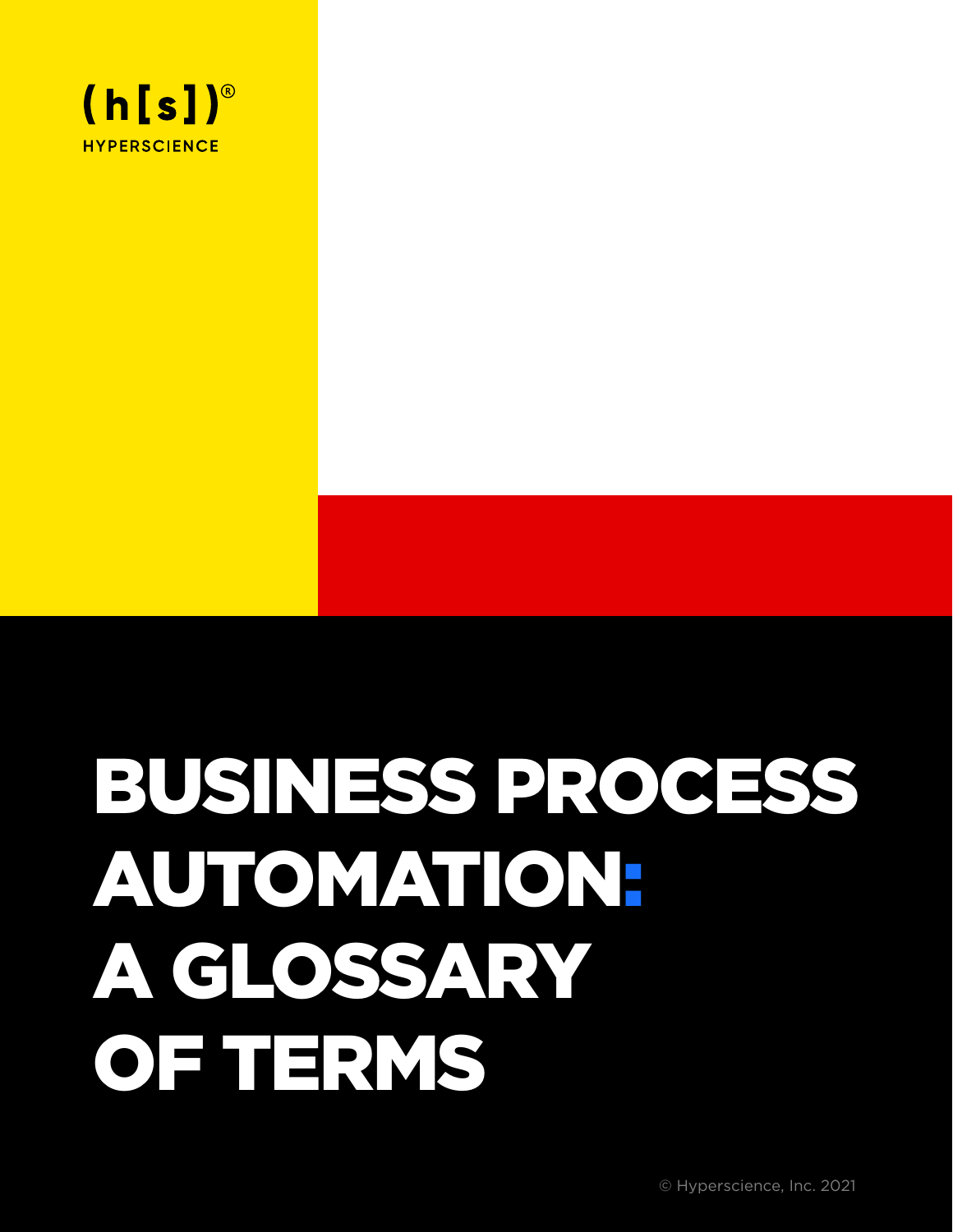

When it comes to automating key business processes, there are acronyms to describe practically every aspect: AI, ML, RPA, OCR, IDP, and the list goes on. Other aspects of these terms - accuracy, throughput - are understood and used differently by stakeholders across an organization.

As part of a new wave of automation solutions that are challenging legacy technology and some of the old definitions the industry has used for decades, Hyperscience approaches business process automation with a different lens. A focus on *meaningful* automation is what sets the Hyperscience Intelligent Document Processing [IDP] solution and platform apart from other vendors. How can a fresh perspective on automation change the way we think about traditional legacy solutions and the common terms they employ?

This glossary takes some common industry terms and updates them with Hyperscience definitions and perspectives from team experts in order to help you more meaningfully introduce automation into your organization.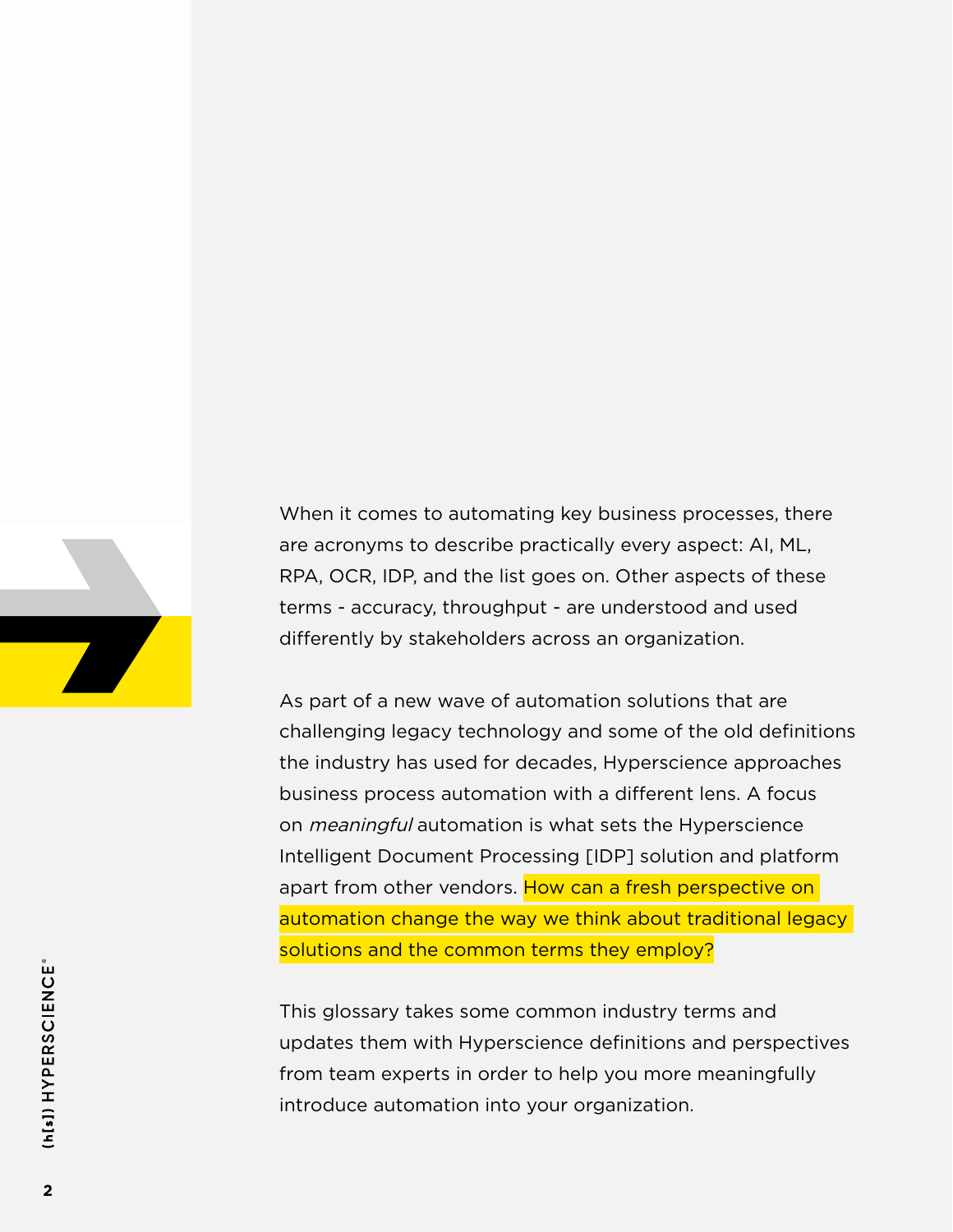

# Artificial Intelligence[AI]

### **Noun**

A wide ranging branch of computer science concerned with building intelligent machines capable of performing tasks that have traditionally required humans.

*Companies are able to extract information from W-9 forms automatically using artificial intelligence.*

AI is an interdisciplinary science with multiple approaches, but advancements in Machine and Deep Learning are creating a paradigm shift. Automation and [Artificial Intelligence \[AI\]](https://hyperscience.com/blog/ai-confidential/?utm_campaign=en-202009-webcontent-automation-glossary&utm_medium=pdf&utm_source=webcontent&utm_content=ai_confidential&utm_term=) are intertwined.

More practically, as Bernard Marr, a strategic technology advisor to governments and businesses says, "Generally, people invest in AI development for one of these three objectives:

- 1. Build systems that think exactly like humans do ["strong AI"]
- 2. Just get systems to work without figuring out how human reasoning works ["weak AI"]
- 3. Use human reasoning as a model but not necessarily the end goal."2

As AI continues to advance, and computers and software become more intelligent, they're able to execute and imitate more and more complex - and human-like - functions, delivering greater automation benefits.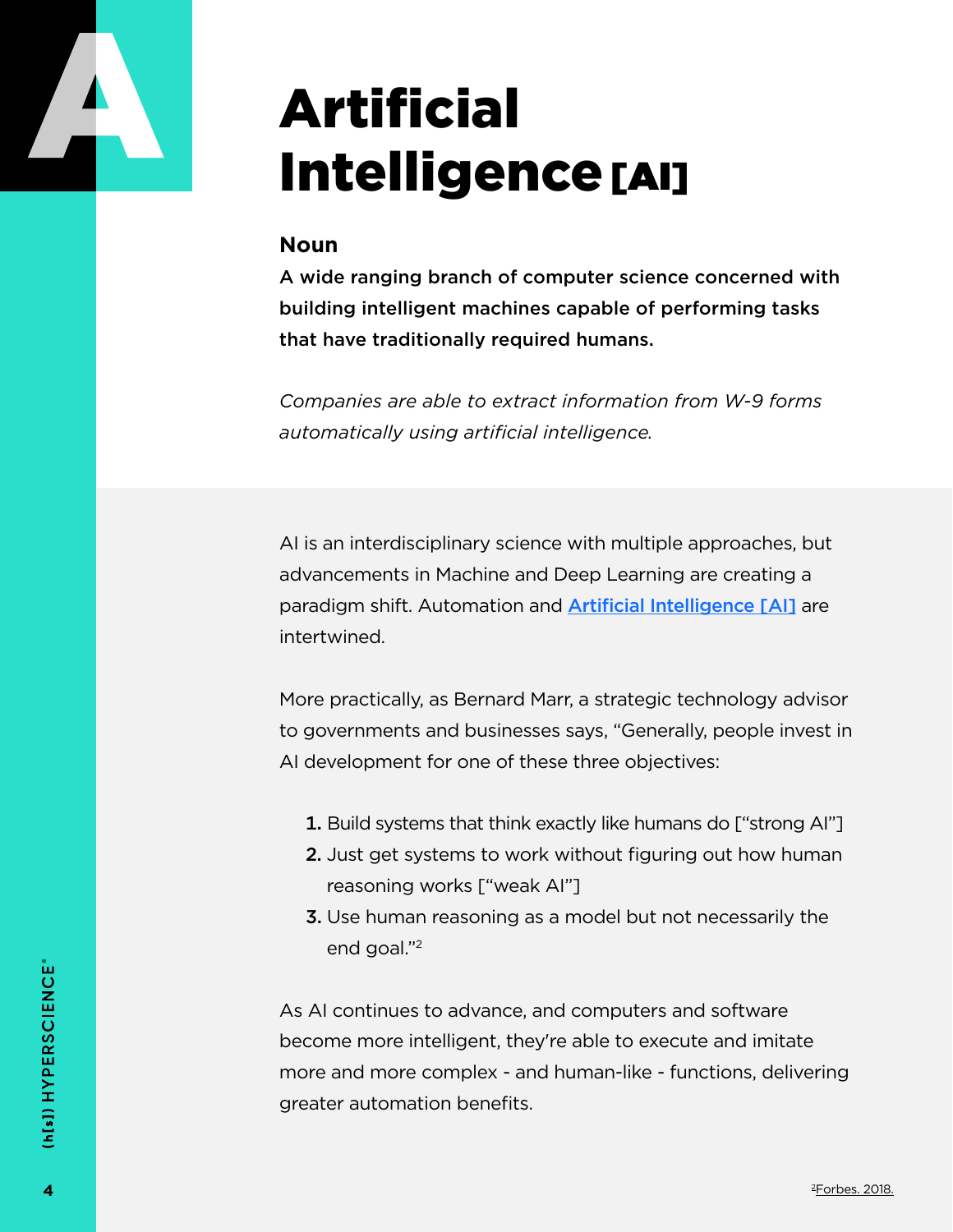

### Automation

### **Noun**

The technique or labor-saving technologies that reduce human intervention.

*[TD Ameritrade achieved 98% automation for its institutional](https://hyperscience.com/customers/tdameritrade-further-client-experience/?utm_campaign=en-202009-webcontent-automation-glossary&utm_medium=pdf&utm_source=webcontent&utm_content=TDA&utm_term=)  [and retail inbound mail processes.](https://hyperscience.com/customers/tdameritrade-further-client-experience/?utm_campaign=en-202009-webcontent-automation-glossary&utm_medium=pdf&utm_source=webcontent&utm_content=TDA&utm_term=)*

Hyperscience considers an output 100% automated if there is zero human involvement in processing the input.

By automating tasks and also automating the identification of tasks that need human intervention, Hyperscience provides higher quality data. This prevents the usual **automation and** [accuracy tradeoff](https://hyperscience.com/blog/dont-choose-between-automation-and-accuracy/?utm_campaign=en-202009-webcontent-automation-glossary&utm_medium=pdf&utm_source=webcontent&utm_content=accuracy_tradoff&utm_term=) of legacy approaches like Optical Character Recognition products.

For Hyperscience clients, accuracy makes all the difference, which is why our solution is designed to interface with humans while still achieving high levels of accuracy, automation, and efficiency - we refer to this as meaningful automation.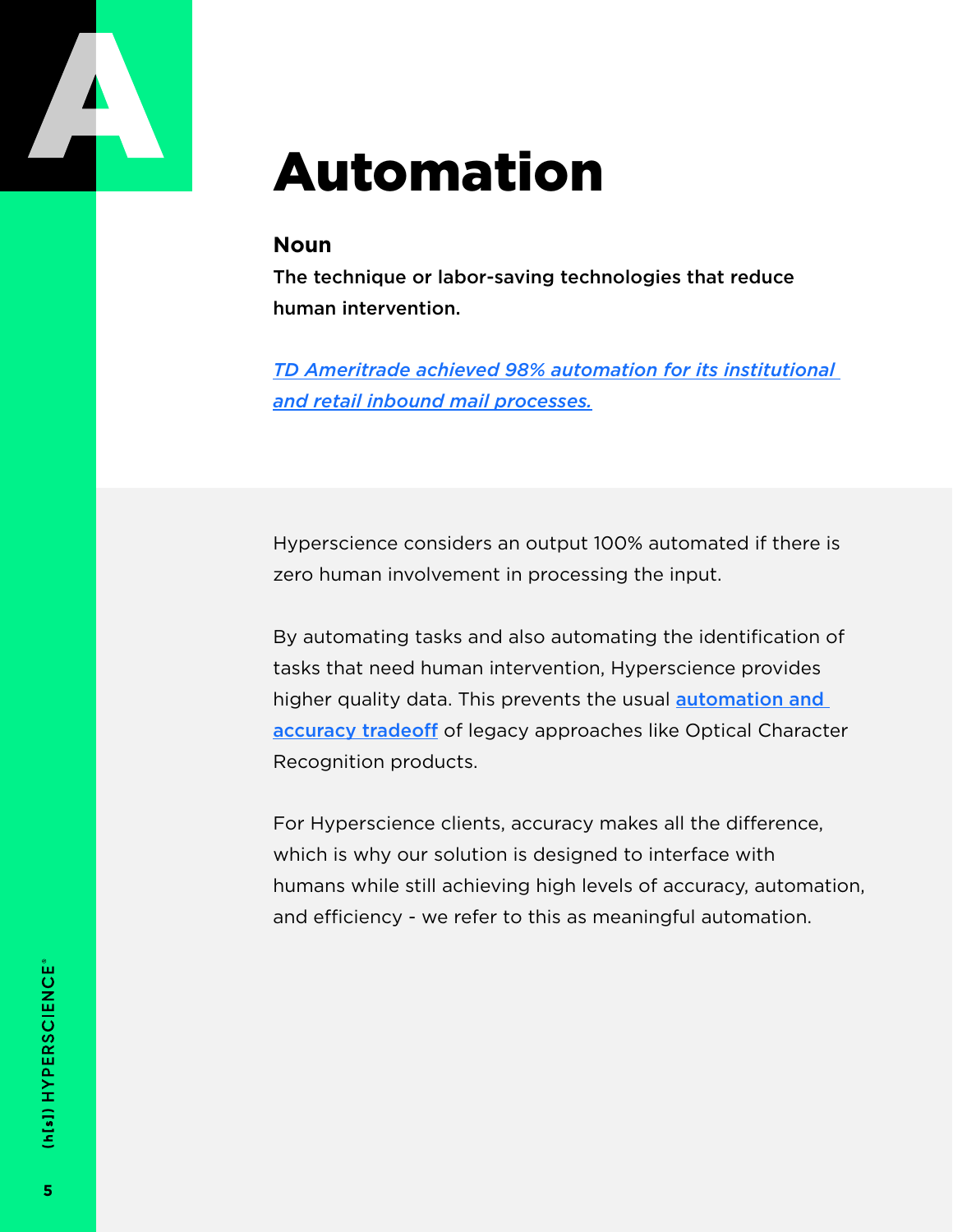

### Hyperautomation

#### **Noun**

The augmentation of automation technologies to increase the end-to-end output of a process.

*[By leveraging hyperautomation technologies, one Fortune](https://hyperscience.com/customers/insurance-curtail-invoice-processing-times/?utm_campaign=en-202009-webcontent-automation-glossary&utm_medium=pdf&utm_source=webcontent&utm_content=curtail_invoice&utm_term=)  [500 insurer was able to identify and extract data from multi](https://hyperscience.com/customers/insurance-curtail-invoice-processing-times/?utm_campaign=en-202009-webcontent-automation-glossary&utm_medium=pdf&utm_source=webcontent&utm_content=curtail_invoice&utm_term=)[page, hand-annotated invoices with variables such as fax marks](https://hyperscience.com/customers/insurance-curtail-invoice-processing-times/?utm_campaign=en-202009-webcontent-automation-glossary&utm_medium=pdf&utm_source=webcontent&utm_content=curtail_invoice&utm_term=)  [obstructing the document clarity.](https://hyperscience.com/customers/insurance-curtail-invoice-processing-times/?utm_campaign=en-202009-webcontent-automation-glossary&utm_medium=pdf&utm_source=webcontent&utm_content=curtail_invoice&utm_term=)*

Hyperautomation is the application of disruptive technologies such as Robotic Process Automation [RPA], Artificial Intelligence [AI], Machine Learning [ML], and Intelligent Document Processing [IDP], process mining and more, that when combined, transform business processes and improve overall quality of work.

By combining hyperautomation technologies with redesigned operational processes, companies will be poised to reach the benefits of time and cost that automation was originally set out to do.

With Hyperscience, companies can implement a platform that fits into their tech stack and works with a variety of tools that may already be in place.

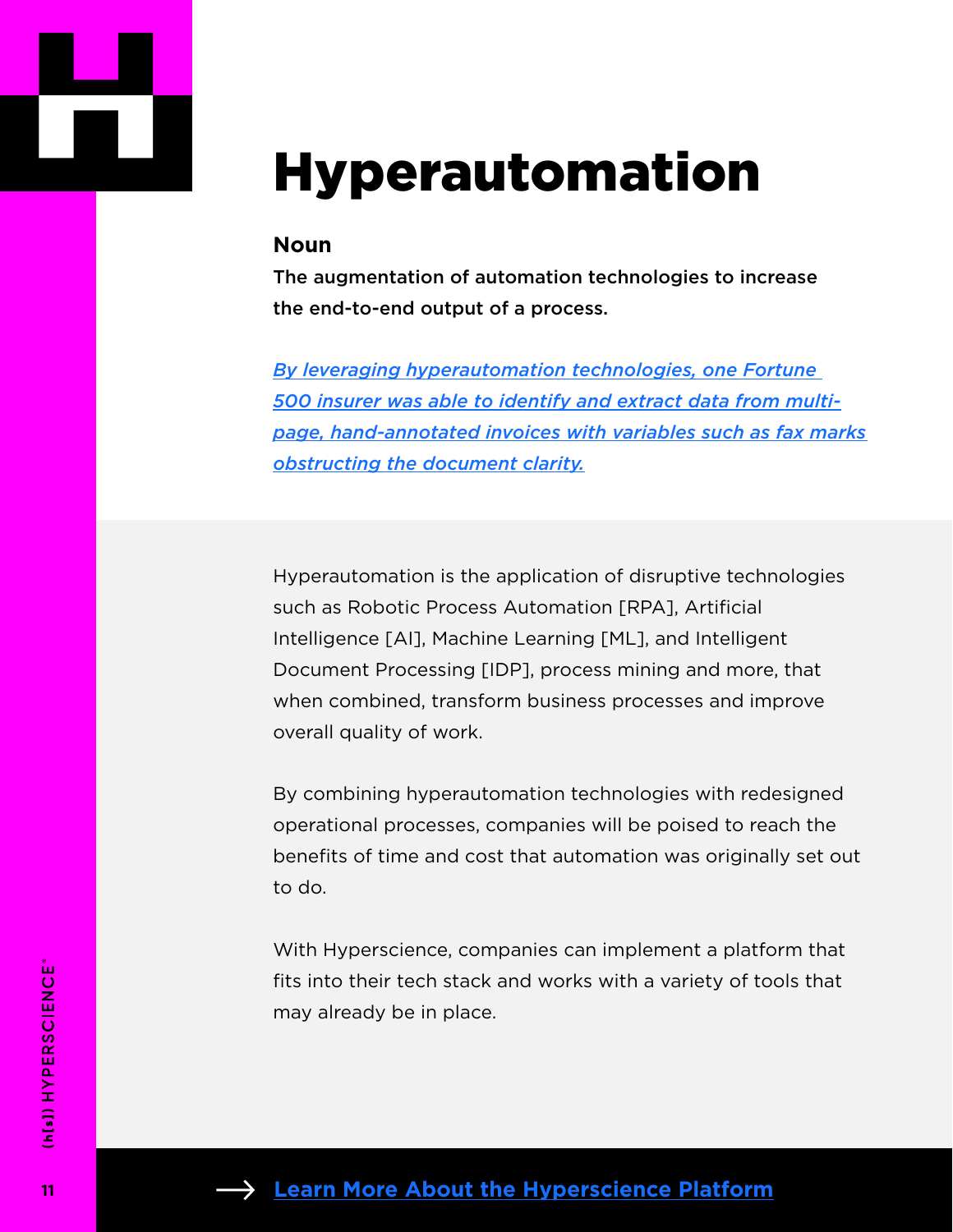## Intelligent **Automation**[IA]

### **Noun**

Merging Artificial Intelligence [AI] and Machine Learning [ML] automation technologies to create rapid end-to-end business process automation; accelerating digital transformation and increasing speed and accurary.

*[By leveraging intelligent automation, a leading financial advisor](https://hyperscience.com/customers/financial-advisor-group-leads-in-automation/?utm_campaign=en-202009-webcontent-automation-glossary&utm_medium=pdf&utm_source=webcontent&utm_content=financial_advisor_group&utm_term=)  [group was able to reduce its document processing time 60%.](https://hyperscience.com/customers/financial-advisor-group-leads-in-automation/?utm_campaign=en-202009-webcontent-automation-glossary&utm_medium=pdf&utm_source=webcontent&utm_content=financial_advisor_group&utm_term=)*

Intelligent automation [IA] is all about synthesizing various automation technologies and software in order to streamline traditional business processes end to end, improve customer experience and boost employee productivity and satisfaction.

A Deloitte Insights article says intelligent automation "applications range from the routine to the revolutionary: from collecting, analyzing, and making decisions about textual information . . . to guiding advanced robots. It is already helping companies transcend conventional performance tradeoffs to achieve unprecedented levels of efficiency and quality."6

Intelligent automation is often used by those in the industry to distinguish from traditional automation, which is the automation of any type of repetitive task.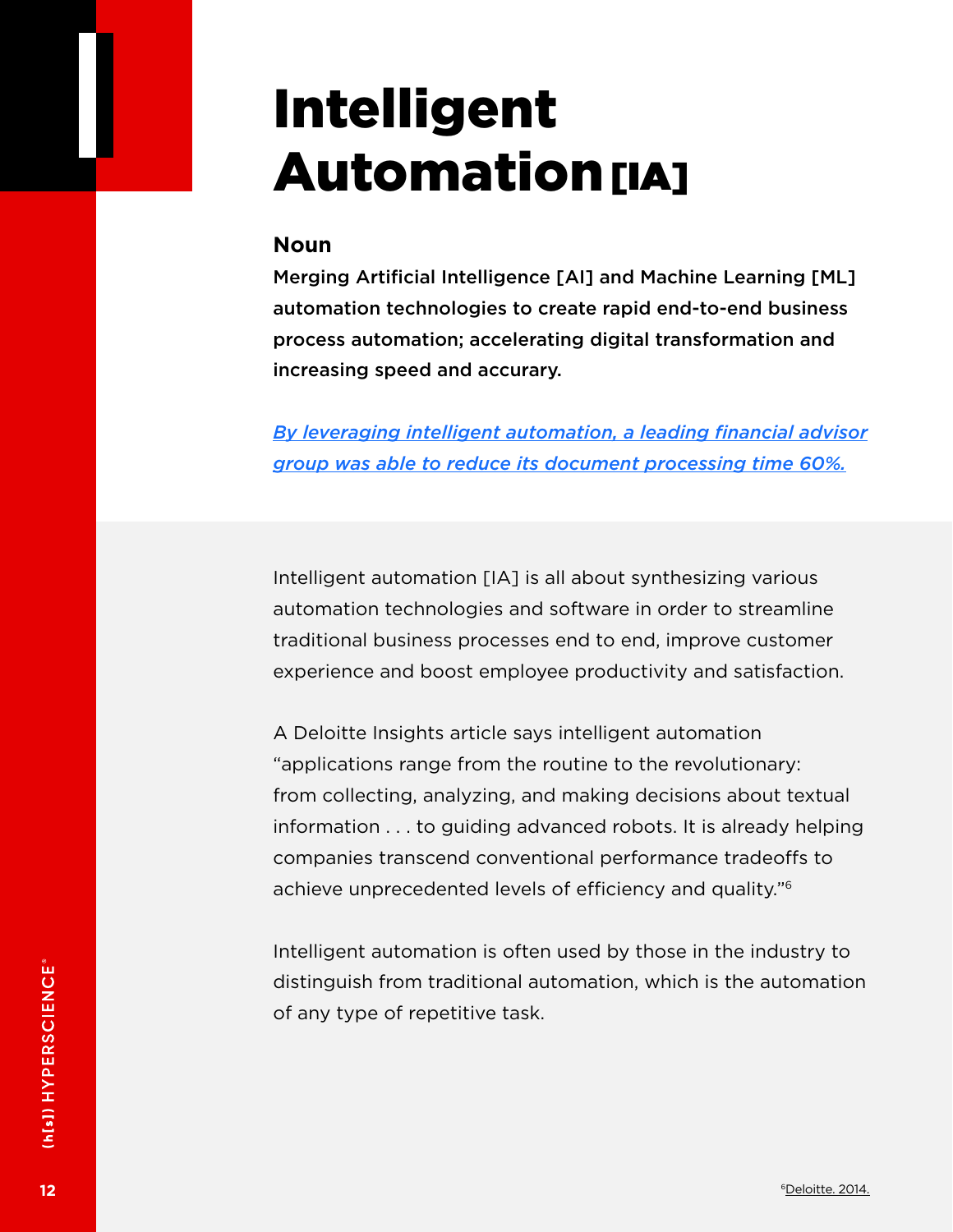### Intelligent Document Processing [IDP]

#### **Noun**

An automation solution that extracts, organizes, and processes data and other information for downstream processing.

*Leveraging IDP software to upgrade its previously manual workflows, [one investment management company](https://hyperscience.com/customers/financial-advisor-group-leads-in-automation/?utm_campaign=en-202009-webcontent-automation-glossary&utm_medium=pdf&utm_source=webcontent&utm_content=financial_advisor_group&utm_term=) was able to reduce processing times by 60%.*

[Everest Group](https://hyperscience.com/library/reports/everest-group-idp-peak-matrix-2020/?utm_campaign=en-202009-webcontent-automation-glossary&utm_medium=pdf&utm_source=webcontent&utm_content=IDP_matrix&utm_term=) defines Intelligent Document Processing [IDP] as "any software product or solution capturing data from documents (including email, text, PDF and scanned documents), categorizing it and then extracting the relevant data for further processing using AI technologies such as computer vision, OCR, NLP and machine/deep learning."7

The Hyperscience IDP offering automates up to 95% of data capture, classification and extraction with >99% accuracy, turning low-resolution images, PDFs and messy handwritten forms into machine-readable data that can be used for faster, more reliable downstream processing and decision-making.

The Hyperscience difference is to reach high levels of accuracy and automation because of how the solution improves over time.



**Download our guide to choosing the right Intelligent Document Processing solution for your business. [Download the E-Book Today](https://hyperscience.com/library/guides/how-to-choose-an-idp-solution/?utm_campaign=en-202009-webcontent-automation-glossary&utm_medium=pdf&utm_source=webcontent&utm_content=IDP_guide&utm_term=)**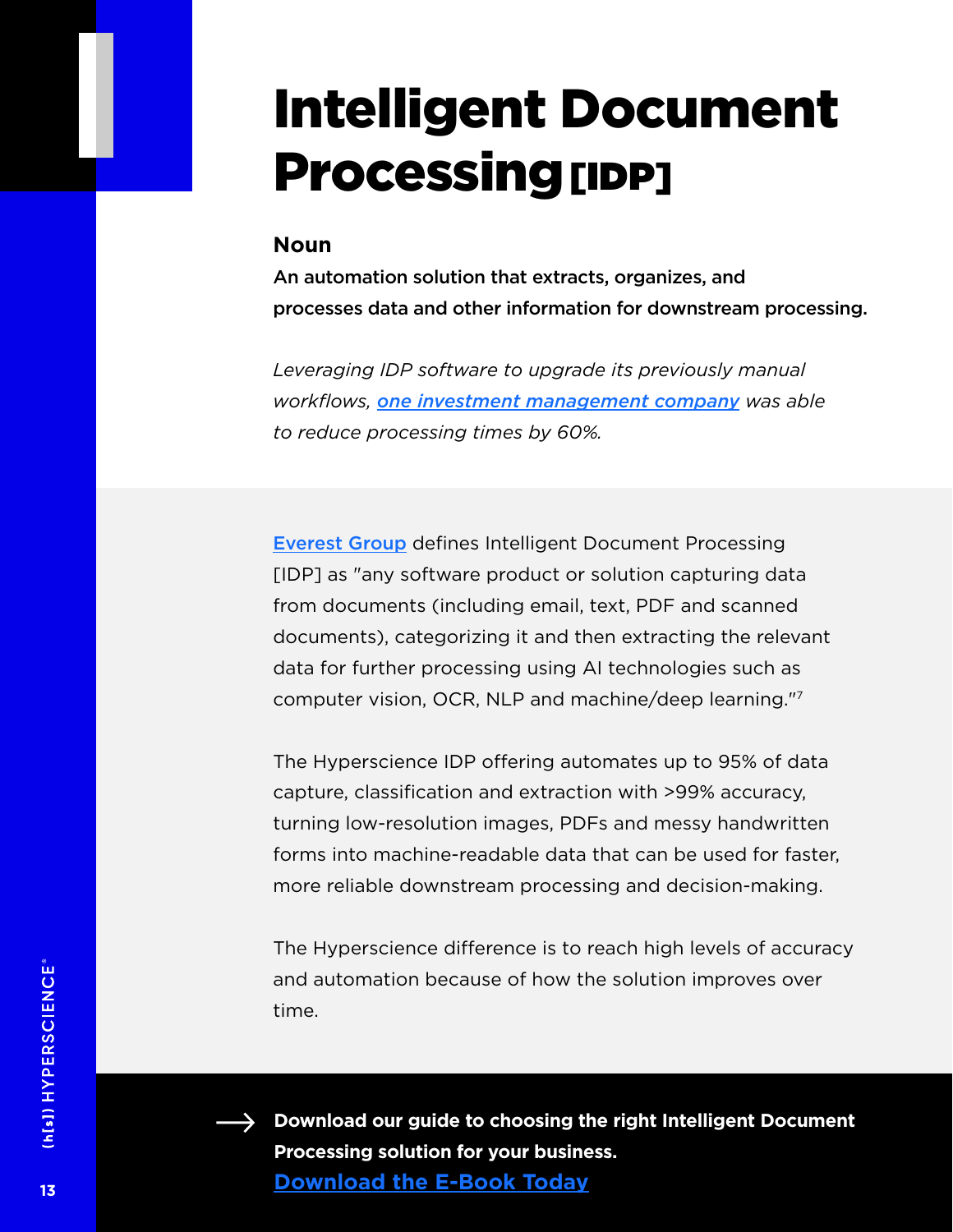

# **Machine Learning [ML]**

### **Noun**

The algorithmic process that allows automated systems to learn and improve from experience.

*Thanks to Machine Learning, the solution continues to learn on an organization's data to drive lower error rates and higher automation.*

Whereas older technologies rely on explicit rules, the beauty of [Machine Learning](https://hyperscience.com/library/e-books/new-science-of-process-automation/?utm_campaign=en-202009-webcontent-automation-glossary&utm_medium=pdf&utm_source=webcontent&utm_content=new_science&utm_term=) is that it trains on real-world data and continues to learn and adjust itself in response to the data it's exposed to. Machine Learning has unlocked capabilities that weren't possible before, taking us from a place where we couldn't possibly write software to read and account for all the imperfection and variations that accompany real-world documents – including the diverse document types and text inputs it contains – to one that can train and teach itself.

There are two steps to Machine Learning: Collecting and training the data, and then "operationalizing the Machine Learning, such as by using it to help provide insights or as part of a product."8

Hyperscience takes a novel, ML-driven approach to business process automation, enabling customers to leverage the continuous improvement power of ML without data scientists or engineers. This cutting-edge approach enables greater automation and accuracy with less human intervention.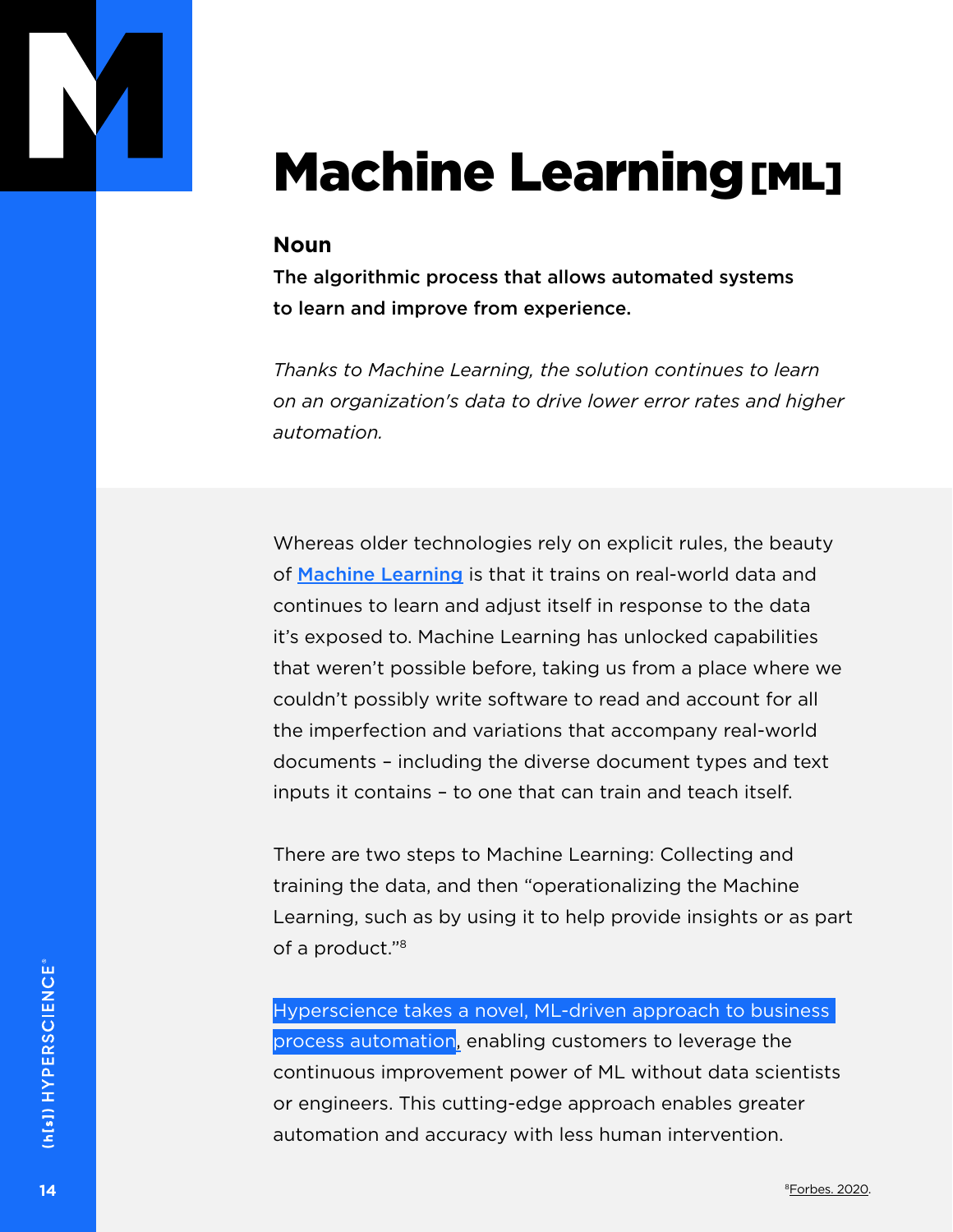

# Optical Character **Recognition [OCR]**

### **Noun**

Automation software that extracts an image and converts it to machine-readable text.

*With OCR tech, companies can convert computer typed W-2 forms into editable and searchable data.*

[Optical Character Recognition](https://hyperscience.com/blog/acronyms-explained-idp-vs-ocr/?utm_campaign=en-202009-webcontent-automation-glossary&utm_medium=pdf&utm_source=webcontent) [OCR] recognizes the text inside images and converts it into readable data, character-bycharacter. There are two types of algorithms that OCR software can use to recognize text within an image: pattern recognition software looks for patterns based on examples of text it has already been given; feature detection software relies on a given set of rules for each character that enables it to recognize those characters in a document.

While OCR solutions require certain conditions in order to deliver accurate results, an IDP solution can handle even the worst **[document imperfections](https://hyperscience.com/blog/top-document-imperfections-back-offices-hate-to-see/?utm_campaign=en-202009-webcontent-automation-glossary&utm_medium=pdf&utm_source=webcontent&utm_content=document_imperfections&utm_term=)** - from poorly scanned documents to hard-to-read handwriting to half machine typed and half handwritten entries. OCR software only reads what's within the box, whereas the Hyperscience IDP offering uses proprietary ML techniques to know the difference between what is a response and what should be "dropped out" [like a field name] and transcribe low-quality documents.



**Learn what makes Hyperscience a superior IDP solution. [Schedule a Demo](https://hyperscience.com/contact/?utm_campaign=en-202009-webcontent-automation-glossary&utm_medium=pdf&utm_source=webcontent&utm_content=contact&utm_term=)**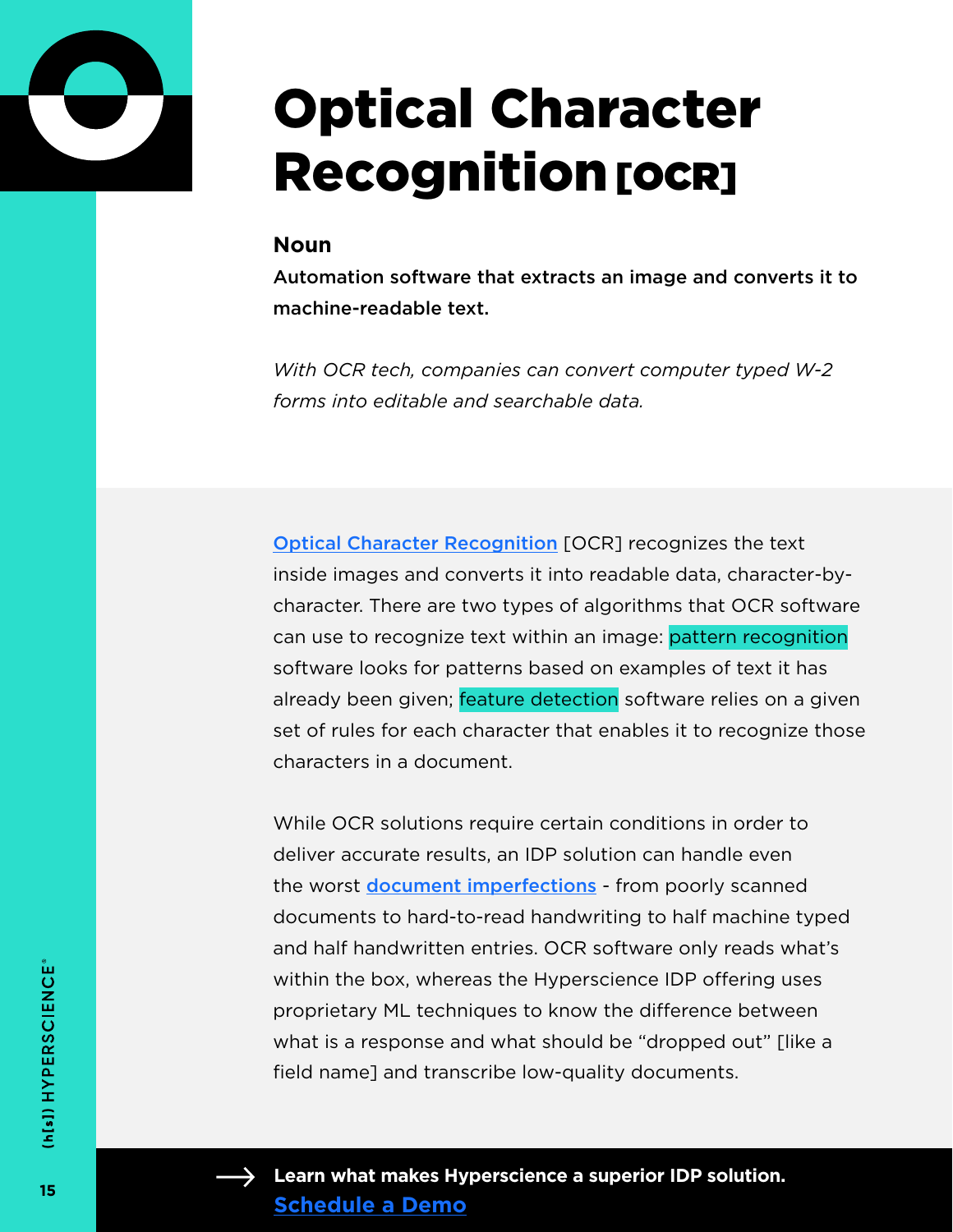

# Robotic Process **Automation [RPA]**

### **Noun**

A digital enablement technology that predominantly creates scripts that automate routine, predictable data transcription work based on structured inputs.

*RPA works well for repetitive, rules-based tasks, such as copying data from a spreadsheet and pasting it into the correct database or dragging and dropping files into a folder.*

[Robotic Process Automation \[RPA\]](https://hyperscience.com/what-is-rpa/?utm_campaign=en-202009-webcontent-automation-glossary&utm_medium=pdf&utm_source=webcontent&utm_content=RPA_LP&utm_term=) works well for rules-based processes with structured data inputs.

Structured data, however, is often a miniscule portion of an enterprise's data stack; the vast majority of information that enterprises need for business operations resides in documents with unstructured data that are inaccessible to RPA solutions, such as images and PDFs.

That is where models-based techniques, like machine learning and other forms of AI, which train on real-world data and continue to learn and adjust in response to ongoing information, add tremendous value in document processing. They accomplish that by unlocking and lifting data contained in various files and document types with a high degree of accuracy and scalability.